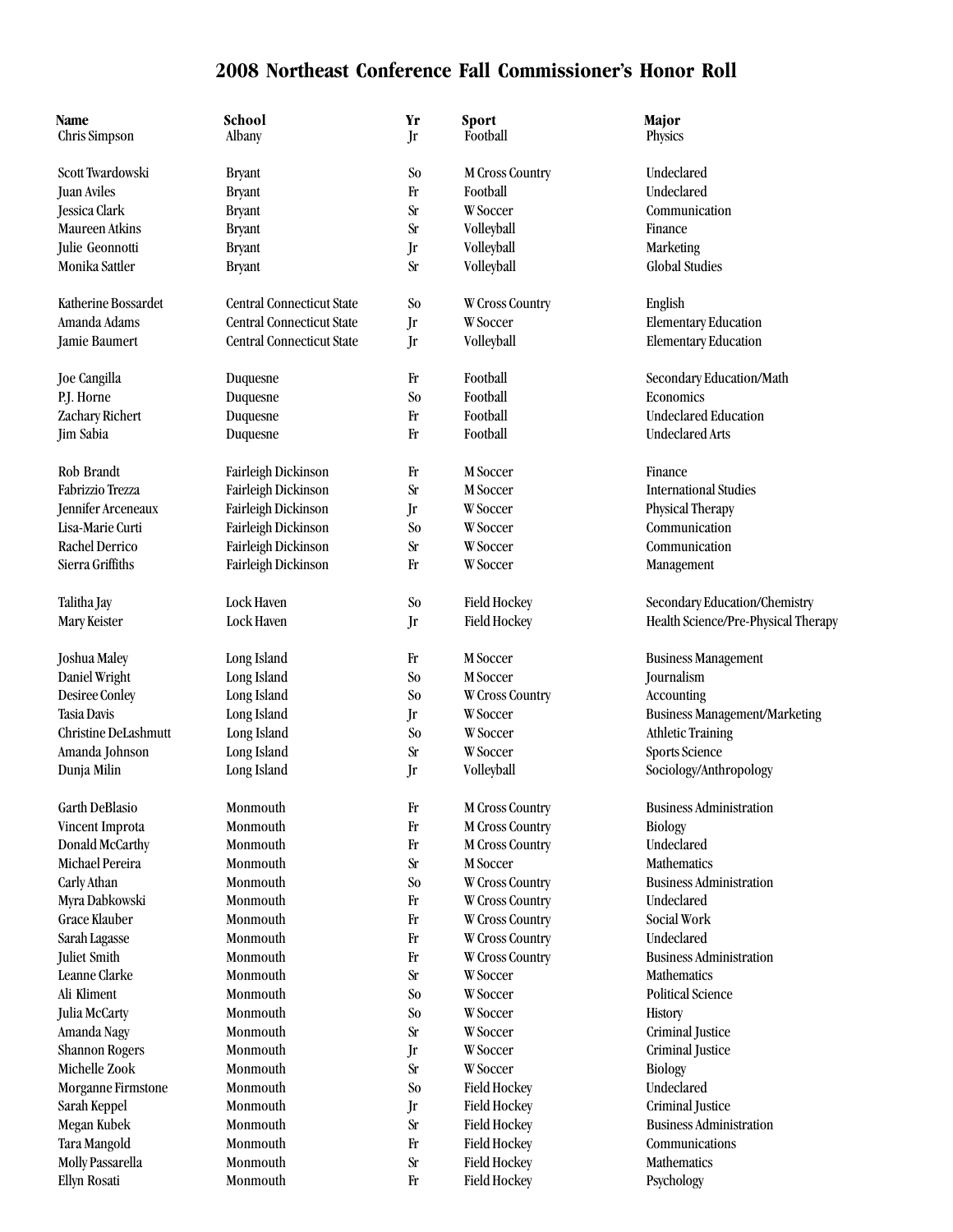| Name                                          | School               | Yr              | <b>Sport</b>                       | Major                                     |
|-----------------------------------------------|----------------------|-----------------|------------------------------------|-------------------------------------------|
| Gigi Gibilisco                                | Mount St. Mary's     | S <sub>o</sub>  | <b>M Cross Country</b>             | Music                                     |
| <b>Kevin Morrison</b>                         | Mount St. Mary's     | Jr              | M Cross Country                    | <b>Business</b>                           |
| <b>Joseph Perry</b>                           | Mount St. Mary's     | Fr              | M Cross Country                    | <b>Information Systems</b>                |
| Tom Pucciarella                               | Mount St. Mary's     | Jr              | <b>M Cross Country</b>             | Criminal Justice                          |
| C.J. Cover                                    | Mount St. Mary's     | <b>Sr</b>       | M Soccer                           | Accounting                                |
| Colleen Regan                                 | Mount St. Mary's     | <b>Sr</b>       | W Soccer                           | <b>Elementary Education</b>               |
|                                               |                      |                 |                                    |                                           |
| David Coppola                                 | Quinnipiac           | $_{\rm Fr}$     | M Cross Country                    | Accounting                                |
| <b>Kevin Nunes</b>                            | Quinnipiac           | Jr              | M Soccer                           | Psychology                                |
| Rodrigo Uchoa                                 | Quinnipiac           | So              | M Soccer                           | Finance                                   |
| Caitlin Brady                                 | Quinnipiac           | Gr              | W Cross Country                    | <b>Masters Hospitality</b>                |
| <b>Lindsey Pierret</b>                        | Quinnipiac           | Jr              | W Cross Country                    | Entrepreneuralism                         |
| Alexandra Varanka                             | Quinnipiac           | Gr              | W Cross Country                    | Occupational Therapy                      |
| Kate Ahearn                                   | Quinnipiac           | Gr              | W Soccer                           | Mathematics                               |
| Danielle Nugent                               | Quinnipiac           | <b>Sr</b>       | W Soccer                           | Physical Therapy                          |
| Chelsea Smith                                 | Quinnipiac           | Fr              | <b>W</b> Soccer                    | <b>Nursing</b>                            |
| Megan Brady                                   | Quinnipiac           | Fr              | <b>Field Hockey</b>                | Physicians Assistant                      |
| Nicole Lewis                                  | Quinnipiac           | So              | <b>Field Hockey</b>                | Physical Therapy                          |
| <b>Brittany Riggio</b>                        | Quinnipiac           | <b>Sr</b>       | <b>Field Hockey</b>                | Chemistry                                 |
| Stephanie Biediger                            | Quinnipiac           | Fr              | Volleyball                         | Psychology                                |
| <b>Kelby Carey</b>                            | Quinnipiac           | Fr              | Volleyball                         | Undecided                                 |
| Erin Overdevest                               | Quinnipiac           | <b>Sr</b>       | Volleyball                         | Occupational Therapy                      |
|                                               |                      |                 |                                    |                                           |
| <b>Brittany Baxter</b>                        | Rider                | Jr              | <b>Field Hockey</b>                | Biology                                   |
| <b>Kristine Kelly</b>                         | Rider                | So              | <b>Field Hockey</b>                | Advertising                               |
| Megan Pisani                                  | Rider                | Fr              | <b>Field Hockey</b>                | Secondary Education/Mathematics           |
| Natasha Tukeva                                | Rider                | Fr              | <b>Field Hockey</b>                | <b>Business</b>                           |
| Julie Vaccarelli                              | Rider                | <b>Sr</b>       | <b>Field Hockey</b>                | Secondary Education/Mathematics           |
| <b>Sonny Pinto</b>                            | Robert Morris        | Fr              | M Cross Country                    | <b>Elementary Education</b>               |
| Adam Lawrence                                 | Robert Morris        | Fr              | Football                           | <b>Environmental Science</b>              |
| Mike Lovely                                   | Robert Morris        | S <sub>o</sub>  | Football                           | <b>Actuarial Science</b>                  |
|                                               | Robert Morris        | Fr              | Football                           |                                           |
| <b>Logan Miles</b><br>Dan Braun               | Robert Morris        | Fr              | M Soccer                           | Computer Info Systems<br>Undecided        |
| Tyler Gardner                                 | Robert Morris        | Fr              | M Soccer                           | Undecided                                 |
| Neil Shaffer                                  | <b>Robert Morris</b> | S <sub>o</sub>  | M Soccer                           | Media Arts                                |
| Jessica Duffell                               | <b>Robert Morris</b> | Fr              | W Cross Country                    | Finance                                   |
| Sarah Ellsworth                               | <b>Robert Morris</b> | Fr              |                                    |                                           |
|                                               | <b>Robert Morris</b> | Fr              | W Cross Country<br>W Cross Country | Accounting<br><b>Nursing</b>              |
| Marie George                                  | <b>Robert Morris</b> | S <sub>0</sub>  | <b>W</b> Soccer                    |                                           |
| Christy Baldesberger<br>Kelly Hilderbrand     | <b>Robert Morris</b> |                 | W Soccer                           | <b>Elementary Education</b>               |
| Holly Sieradzki                               | <b>Robert Morris</b> | Jr<br>Fr        | W Soccer                           | Accounting<br><b>Elementary Education</b> |
| Daneen Stevenato                              | <b>Robert Morris</b> |                 | W Soccer                           |                                           |
| Alaina Gibson                                 | <b>Robert Morris</b> | Jr<br><b>Sr</b> |                                    | Sport Management                          |
| Amanda Graham                                 | <b>Robert Morris</b> | So              | Volleyball<br>Volleyball           | Human Resource Management                 |
|                                               | <b>Robert Morris</b> | So              | Volleyball                         | <b>Nuclear Medicine Technology</b>        |
| <b>Addie Jennings</b><br><b>Corinne Moser</b> | <b>Robert Morris</b> |                 |                                    | <b>Biology</b>                            |
|                                               |                      | So              | Volleyball                         | Finance                                   |
| Hayley Botha                                  | Robert Morris        | Fr              | <b>Field Hockey</b>                | Finance<br>Social Science                 |
| Jessica Charles                               | <b>Robert Morris</b> | Jr              | <b>Field Hockey</b>                |                                           |
| Mary Kate Egan                                | <b>Robert Morris</b> | Sr              | <b>Field Hockey</b>                | <b>Nursing</b>                            |
| Stacie Woodle                                 | Robert Morris        | Jr              | <b>Field Hockey</b>                | <b>Elementary Education</b>               |
| Michael Bellio                                | Sacred Heart         | Jr              | <b>M Cross Country</b>             | <b>Biological Sciences/Life Sciences</b>  |
| Denis Brunotte                                | Sacred Heart         | Gr              | M Soccer                           | Liberal Arts                              |
| <b>James Laudette</b>                         | Sacred Heart         | Sr              | M Soccer                           | <b>Business</b>                           |
| Justin Parlapiano                             | Sacred Heart         | S <sub>o</sub>  | M Soccer                           | <b>Business</b>                           |
| Elizabeth Brombacker                          | Sacred Heart         | $\rm So$        | W Cross Country                    | Media Studies                             |
|                                               |                      |                 |                                    |                                           |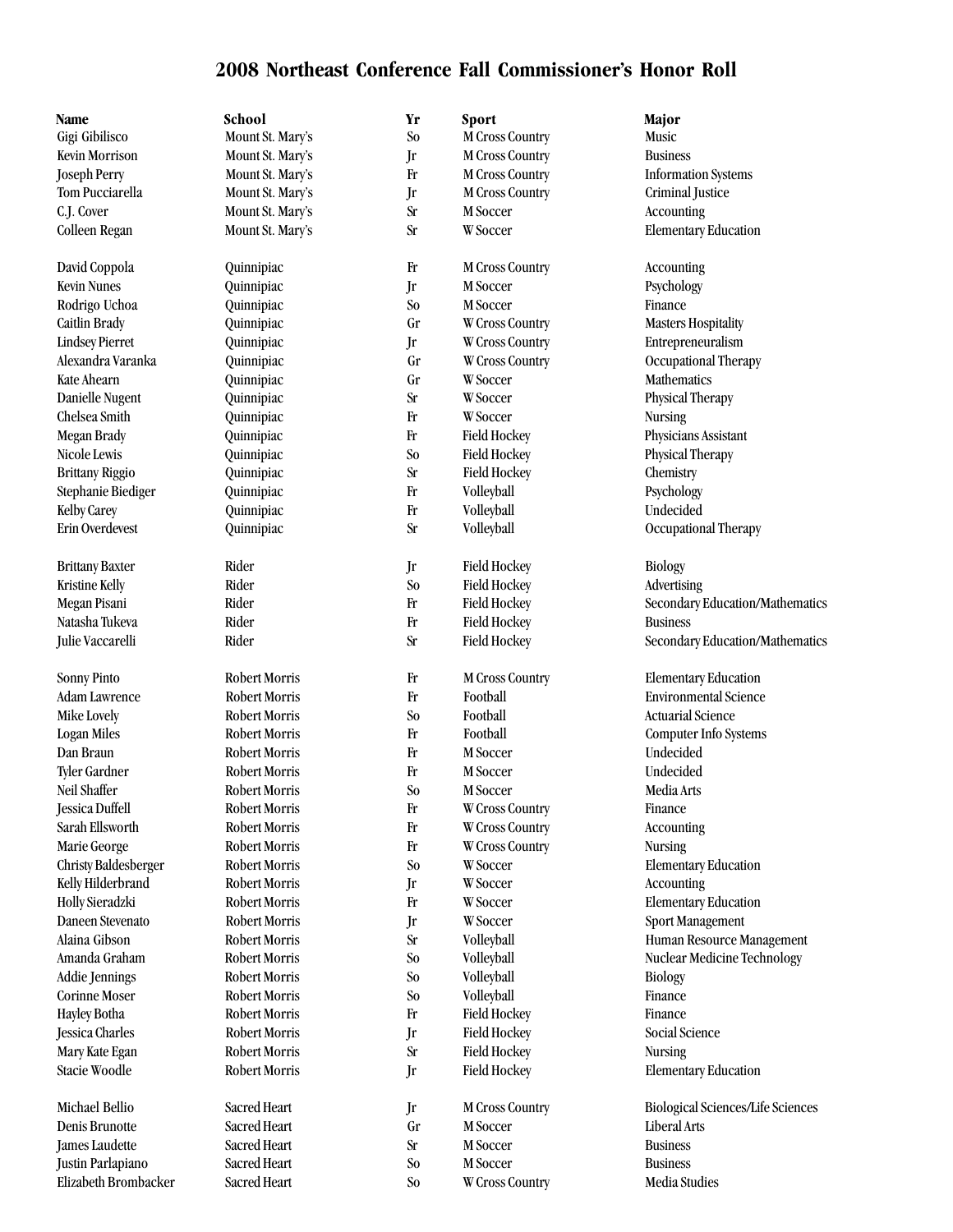| Name                                  | School              | Yr             | Sport                  | Major                        |
|---------------------------------------|---------------------|----------------|------------------------|------------------------------|
| Kimberly DeLoreto                     | <b>Sacred Heart</b> | S <sub>o</sub> | W Cross Country        | Psychology                   |
| Kathleen Henry                        | Sacred Heart        | <b>Sr</b>      | W Cross Country        | <b>Business</b>              |
| Cristina Soares                       | Sacred Heart        | Jr             | W Cross Country        | Foreign Languages and        |
| Amy Hendricks                         | Sacred Heart        | <b>Sr</b>      | <b>Field Hockey</b>    | <b>Exercise Science</b>      |
| Melissa Mazin                         | Sacred Heart        | <b>Sr</b>      | <b>Field Hockey</b>    | Psychology                   |
| Hannah Robinson                       | Sacred Heart        | S <sub>o</sub> | <b>Field Hockey</b>    | <b>Business</b>              |
| Kelsey Zeyher                         | Sacred Heart        | Jr             | <b>Field Hockey</b>    | <b>Business</b>              |
| Lisa Nowakowski                       | <b>Sacred Heart</b> | Gr             | W Soccer               | Criminal Justice             |
| Annie Archer                          | Sacred Heart        | Jr             | Volleyball             | <b>Business</b>              |
| Benjamin Schiavi                      | St. Francis (NY)    | Fr             | <b>M Cross Country</b> | Undeclared                   |
| <b>Joakim Gernersson</b>              | St. Francis (NY)    | $\rm Fr$       | M Soccer               | Undeclared                   |
| <b>Pontus Werner</b>                  | St. Francis (NY)    | Fr             | M Soccer               | Undeclared                   |
| Stefan Gencic                         | St. Francis (NY)    | S <sub>0</sub> | M Waterpolo            | Undeclared                   |
| Louis Hamwey                          | St. Francis (NY)    | Jr             | M Waterpolo            | Communications/Engl          |
| Dusan Milanovic                       | St. Francis (NY)    | S <sub>0</sub> | M Waterpolo            | Mathematics                  |
| Pal Pasztrai                          | St. Francis (NY)    | Jr             | M Waterpolo            | Economics/Finance            |
| Predrag Predin                        | St. Francis (NY)    | Jr             | M Waterpolo            | Management                   |
| Richard Polgar                        | St. Francis (NY)    | Fr             | M Waterpolo            | Management                   |
| Nemanja Pucarevic                     | St. Francis (NY)    | <b>Sr</b>      | M Waterpolo            | Economics/Finance            |
| <b>Tamas Toth</b>                     | St. Francis (NY)    | Fr             | M Waterpolo            | <b>Biology</b>               |
|                                       |                     |                |                        |                              |
| Zachary Burns                         | Saint Francis (PA)  | Fr             | <b>M Cross Country</b> | English/Secondary Ed         |
| Zachary Blahovec                      | Saint Francis (PA)  | Fr             | Football               | Physical Therapy             |
| Seth Burkert                          | Saint Francis (PA)  | Fr             | Football               | Chemistry                    |
| <b>Christopher Buzas</b>              | Saint Francis (PA)  | S <sub>0</sub> | Football               | <b>Biology</b>               |
| Luke McConnell                        | Saint Francis (PA)  | Fr             | Football               | Economics & Finance          |
| <b>Kyle Driscoll</b>                  | Saint Francis (PA)  | S <sub>0</sub> | M Soccer               | Accounting                   |
| Michael Gagliano                      | Saint Francis (PA)  | <b>Sr</b>      | M Soccer               | <b>Elementary Special Ed</b> |
| Colin Lisy                            | Saint Francis (PA)  | Fr             | M Soccer               | Psychology                   |
| Sean O'Reilly                         | Saint Francis (PA)  | S <sub>0</sub> | M Soccer               | Exploratory                  |
| <b>Taylor Powers</b>                  | Saint Francis (PA)  | Fr             | M Soccer               | English/Communicatio         |
| <b>Calley Bridges</b>                 | Saint Francis (PA)  | Fr             | W Cross Country        | Marketing                    |
| Kathleen Cianci                       | Saint Francis (PA)  | Fr             | W Cross Country        | English/Secondary Ed         |
| Anna Hoffman                          | Saint Francis (PA)  | Jr             | W Cross Country        | <b>Elementary Special Ed</b> |
| Julie Yasko                           | Saint Francis (PA)  | Jr             | <b>W</b> Cross Country | Marketing                    |
| Erin Reifsteck                        | Saint Francis (PA)  | <b>Sr</b>      | Field Hockey           | Psychology                   |
| <b>Jayme Riccio</b>                   | Saint Francis (PA)  | Fr             | <b>Field Hockey</b>    | <b>Elementary Special Ed</b> |
| Marina Accordo                        | Saint Francis (PA)  | <b>Sr</b>      | W Soccer               | History/Secondary Edu        |
| Jessica Boyer                         | Saint Francis (PA)  | Jr             | W Soccer               | Engineering                  |
| Rachel Capizzi                        | Saint Francis (PA)  | So             | Volleyball             | Mathematics                  |
| Sarah Dougherty                       | Saint Francis (PA)  | $\rm Sr$       | Volleyball             | History                      |
| Kayla Greenwalt                       | Saint Francis (PA)  | <b>Sr</b>      | Volleyball             | Marketing                    |
| William Berger                        | Wagner              | Jr             | M Cross Country        | English                      |
| <b>Brian Halling</b>                  | Wagner              | Gr             | <b>M Cross Country</b> | Education/Math               |
| Kevin Kearney                         | Wagner              | Jr             | <b>M Cross Country</b> | English                      |
| <b>Dylan Moulton</b>                  | Wagner              | Fr             | <b>M Cross Country</b> | Undeclared                   |
| Derek Rammelkamp                      | Wagner              | S <sub>o</sub> | <b>M Cross Country</b> | Chemistry                    |
| Daniel D'Amato                        | Wagner              | So             | Football               | Undeclared                   |
|                                       |                     | Fr             | Football               | Undeclared                   |
| <b>Ryan Dayton</b><br>Adam Farnsworth | Wagner              |                | Football               | <b>International Affairs</b> |
|                                       | Wagner              | Jr<br>Fr       | Football               | Undeclared                   |
| Zachary Michael                       | Wagner              |                |                        | Undeclared                   |
| Calogero Nocera                       | Wagner              | Fr             | Football               |                              |
| <b>Ryan Pentz</b>                     | Wagner              | S <sub>o</sub> | Football               | Undeclared                   |
| <b>Tyler Seling</b>                   | Wagner              | Fr             | Football               | Undeclared                   |
| Erik Smith                            | Wagner              | $\rm Fr$       | Football               | Undeclared                   |

| ol                  |
|---------------------|
| ed Heart            |
| ed Heart            |
| ed Heart            |
| ed Heart            |
| ed Heart            |
| ed Heart            |
| ed Heart            |
| ed Heart            |
| ed Heart            |
|                     |
| ancis (NY)          |
| ancis (NY)          |
| rancis (NY)         |
| ancis (NY)          |
| ancis (NY)          |
| rancis (NY)         |
| ancis (NY)          |
| ancis (NY)          |
|                     |
| ancis (NY):         |
| rancis (NY)         |
| ancis (NY)          |
|                     |
| : Francis (PA)      |
| : Francis (PA)      |
| Francis (PA)        |
| <b>Francis</b> (PA) |
| Francis (PA)        |
| Francis (PA)        |
| Francis (PA)        |
| Francis (PA)        |
| Francis (PA)        |
| Francis (PA)        |
| Francis (PA)        |
| Francis (PA)        |
| Francis (PA)        |
| Francis (PA)        |
| Francis (PA)        |
| Francis (PA)        |
| Francis (PA)        |
| Francis (PA)        |
| Francis (PA)        |
| Francis (PA)        |
| Francis (PA)        |
|                     |
|                     |
| eer                 |
| eer                 |
| er                  |
| er                  |
| er                  |
| er                  |
| er                  |
| eer                 |
| eer                 |
| eer                 |
| er                  |
|                     |

| W Cross Country     |
|---------------------|
| W Cross Country     |
| W Cross Country     |
| <b>Field Hockey</b> |
| <b>Field Hockey</b> |
| <b>Field Hockey</b> |
| <b>Field Hockey</b> |
| W Soccer            |
| Volleyball          |
| M Cross Country     |
| M Soccer            |
| M Soccer            |
| M Waterpolo         |
| M Waterpolo         |
| M Waterpolo         |
| M Waterpolo         |
| M Waterpolo         |
| M Waterpolo         |
| M Waterpolo         |
| M Waterpolo         |
| M Cross Country     |
| Football            |
| Football            |
| Football            |
| Football            |
| M Soccer            |
| M Soccer            |
| M Soccer            |
| M Soccer            |
| M Soccer            |
| W Cross Country     |
| W Cross Country     |
| W Cross Country     |
| W Cross Country     |
| <b>Field Hockey</b> |
| <b>Field Hockey</b> |
| W Soccer            |
| W Soccer            |
| Volleyball          |
| Volleyball          |
| Volleyball          |
| M Cross Country     |
| M Cross Country     |
| M Cross Country     |
| M Cross Country     |
| M Cross Country     |
| Football            |
| Football            |
| Football            |
| Football            |
| Football            |
| Football            |
| Football            |
| Football            |

Cristina Soares Sacred Heart Jr W Cross Country Foreign Languages and Literatures Louis Hamwey St. Francis (NY) Jr M Waterpolo Communications/English Zachary Burns Saint Francis (PA) Fr M Cross Country English/Secondary Education Michael Gagliano Saint Francis (PA) Sr M Soccer Elementary Special Education Taylor Powers Saint Francis (PA) Fr M Soccer Frequencial English/Communications Kathleen Cianci Saint Francis (PA) Fr W Cross Country English/Secondary Education Anna Hoffman Saint Francis (PA) Jr W Cross Country Elementary Special Education Jayme Riccio Saint Francis (PA) Fr Field Hockey Elementary Special Education Marina Accordo Saint Francis (PA) Sr W Soccer History/Secondary Education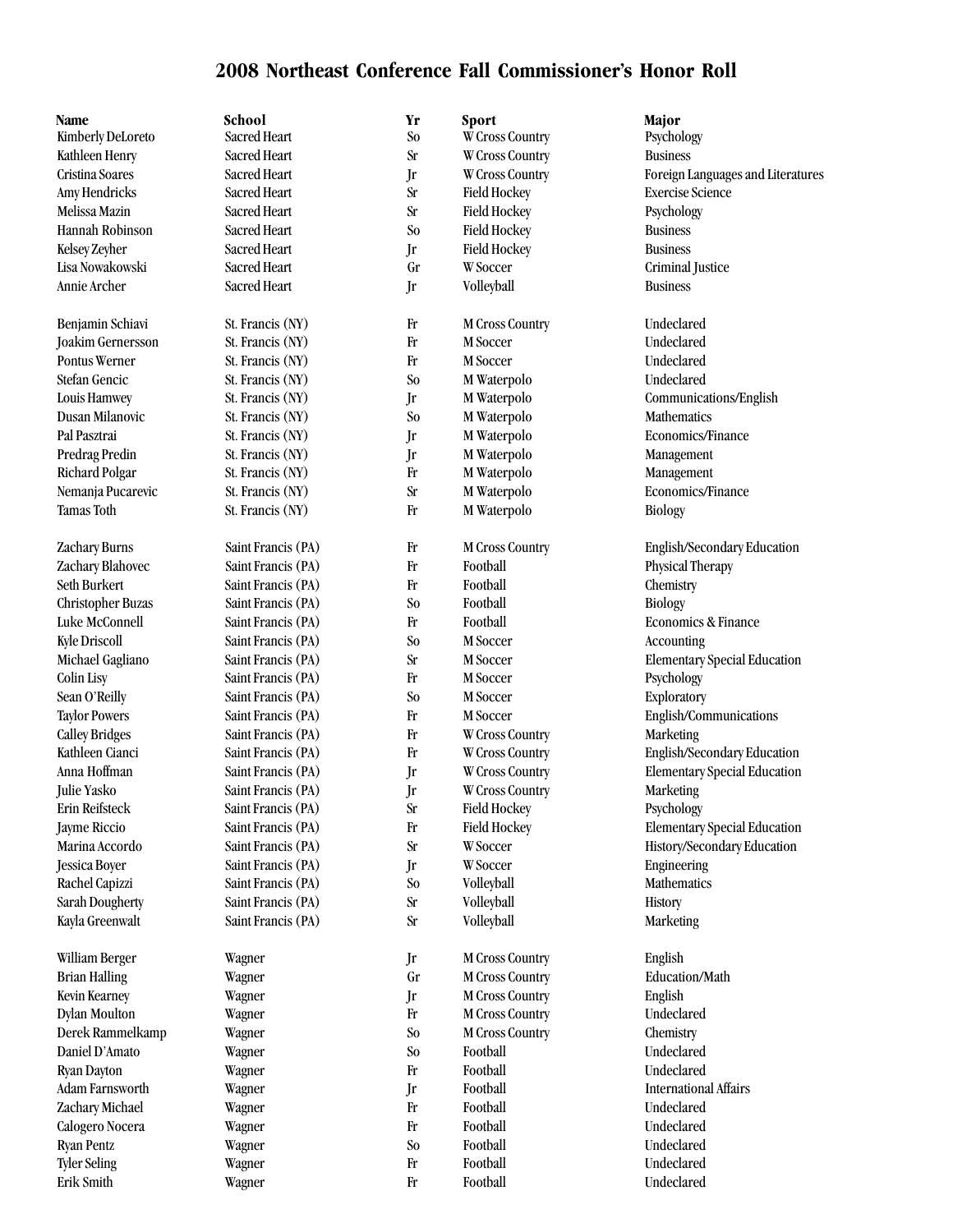| Name                    | School | Yr        | <b>Sport</b>           | Major                          |
|-------------------------|--------|-----------|------------------------|--------------------------------|
| <b>Ryan Rogers</b>      | Wagner | <b>Sr</b> | <b>W</b> Cross Country | <b>Biology</b>                 |
| <b>Josefin Allain</b>   | Wagner | <b>Sr</b> | W Soccer               | <b>Economics</b>               |
| <b>Jessica Balling</b>  | Wagner | So.       | W Soccer               | Undeclared                     |
| Alexandra Bauer         | Wagner | Fr        | <b>W</b> Soccer        | Undeclared                     |
| Catherine Del Medico    | Wagner | So.       | W Soccer               | Undeclared                     |
| Jalaine Dubinsky        | Wagner | Fr        | <b>W</b> Soccer        | Undeclared                     |
| Diane Gantenhammer      | Wagner | <b>Sr</b> | <b>W</b> Soccer        | <b>Business Administration</b> |
| <b>Terryn Marette</b>   | Wagner | Fr        | W Soccer               | Undeclared                     |
| <b>Bridget Moriarty</b> | Wagner | Fr        | <b>W</b> Soccer        | Undeclared                     |
| Lauren Pettinato        | Wagner | Fr        | <b>W</b> Soccer        | <b>Undeclared</b>              |
| Whitney Prindible       | Wagner | So.       | W Soccer               | <b>Business Administration</b> |
| Danielle Sheehan        | Wagner | Jr        | W Soccer               | <b>Nursing</b>                 |
| Laura Bellotti          | Wagner | So        | <b>Volleyball</b>      | <b>History</b>                 |
| Ami Grilly              | Wagner | Jr        | Volleyball             | <b>Business Administration</b> |
| <b>Jess Trojano</b>     | Wagner | Jr        | Volleyball             | <b>International Affairs</b>   |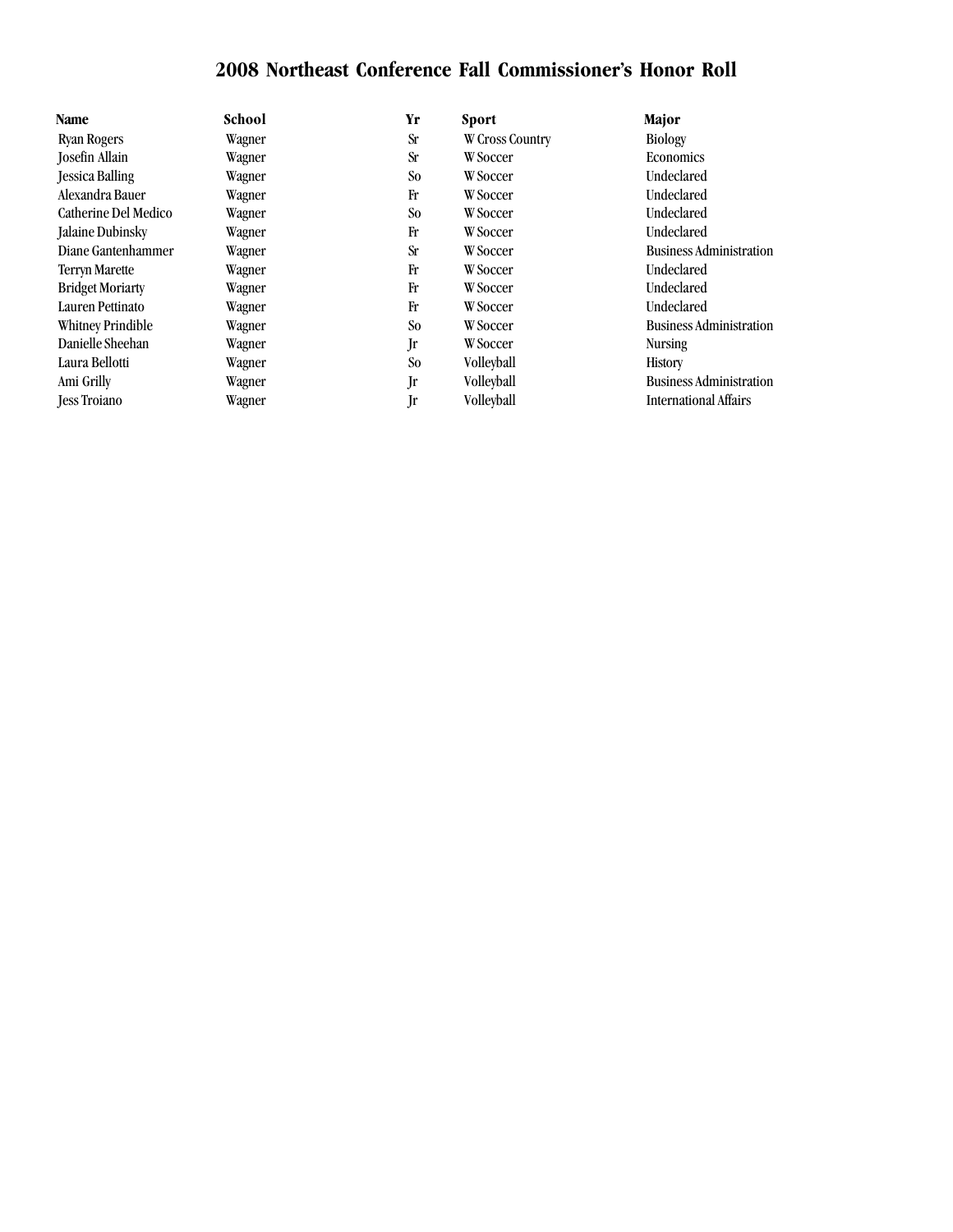## **2008-09 Northeast Conference Winter Commissioner's Honor Roll**

| Name                   | School                           | Yr  | Sport                        | Major                          |
|------------------------|----------------------------------|-----|------------------------------|--------------------------------|
| <b>Kimberly Berit</b>  | Adelphi                          | Fr. | <b>Women's Bowling</b>       | <b>Exercise Science</b>        |
| Erika Drake            | Adelphi                          | Fr. | <b>Women's Bowling</b>       | <b>Environmental Science</b>   |
| Danielle Merino        | Adelphi                          | Fr. | <b>Women's Bowling</b>       | Physical Education             |
| Ryan Busby             | <b>Bryant</b>                    | Fr. | Men's Indoor Track & Field   | <b>Applied Economics</b>       |
| Scott Twardowski       | <b>Bryant</b>                    | So. | Men's Indoor Track & Field   | <b>Actuarial Mathematics</b>   |
| <b>Katie Pelletier</b> | <b>Bryant</b>                    | Fr. | Women's Indoor Track & Field | <b>International Business</b>  |
| Margaret Dickinson     | <b>Bryant</b>                    | Jr. | Women's Swimming & Diving    | Marketing                      |
| <b>Eric Bade</b>       | <b>Central Connecticut State</b> | Fr. | Men's Indoor Track & Field   | Undeclared                     |
| <b>Emily Rose</b>      | <b>Central Connecticut State</b> | Jr. | Women's Basketball           | Marketing                      |
| Katherine Bossardet    | <b>Central Connecticut State</b> | So. | Women's Indoor Track & Field | <b>Elementary Education</b>    |
| Emily Cimino           | <b>Central Connecticut State</b> | Fr. | Women's Indoor Track & Field | Psychology                     |
| Katherine McGuire      | <b>Central Connecticut State</b> | Fr. | Women's Indoor Track & Field | <b>Nursing</b>                 |
| Amanda Prescott        | <b>Central Connecticut State</b> | Fr. | Women's Indoor Track & Field | Math Education                 |
| Sherry Wallace         | <b>Central Connecticut State</b> | Sr. | Women's Indoor Track & Field | English                        |
| Jillian Piedescalzo    | Central Connecticut State        | Sr. | Women's Swimming & Diving    | Secondary Education            |
| Amy Longo              | Fairleigh Dickinson              | Fr. | Women's Basketball           | <b>Biology</b>                 |
| Rikki DelDonno         | Fairleigh Dickinson              | Fr. | <b>Women's Bowling</b>       | Microbiology                   |
| Jessica Guertin        | Fairleigh Dickinson              | Fr. | <b>Women's Bowling</b>       | <b>Biology</b>                 |
| Meghan Kelly           | Fairleigh Dickinson              | Fr. | <b>Women's Bowling</b>       | Undeclared                     |
| Alyssa Lomuscio        | Fairleigh Dickinson              | So. | Women's Fencing              | Communications                 |
| Evgeniya Tyrtova       | Fairleigh Dickinson              | Fr. | <b>Women's Fencing</b>       | <b>Nursing</b>                 |
| Amelia Weissbarth      | Fairleigh Dickinson              | Fr. | Women's Indoor Track & Field | Chemistry                      |
| Amy Johnson            | Long Island                      | Sr. | <b>Women's Bowling</b>       | <b>Sports Science</b>          |
| <b>Desiree Conley</b>  | Long Island                      | So. | Women's Indoor Track & Field | Accounting                     |
| Garth DeBlasio         | Monmouth                         | Fr. | Men's Indoor Track & Field   | <b>Business Marketing</b>      |
| Vincent Improta        | Monmouth                         | Fr. | Men's Indoor Track & Field   | <b>Biology</b>                 |
| Zachary Krupka         | Monmouth                         | So. | Men's Indoor Track & Field   | <b>Business Administration</b> |
| Donald McCarthy        | Monmouth                         | Fr. | Men's Indoor Track & Field   | Undecided                      |
| Samantha Schanuel      | Monmouth                         | So. | Women's Basketball           | <b>Business Administration</b> |
| Carly Athan            | Monmouth                         | So. | Women's Indoor Track & Field | <b>Business Marketing</b>      |
| Myra Dabkowski         | Monmouth                         | Fr. | Women's Indoor Track & Field | Math                           |
| Grace Klauber          | Monmouth                         | Fr. | Women's Indoor Track & Field | Undecided                      |
| Sarah Lagasse          | Monmouth                         | Fr. | Women's Indoor Track & Field | Undecided                      |
| <b>Shannon Rogers</b>  | Monmouth                         | Jr. | Women's Indoor Track & Field | Communications                 |
| Colleen Rutecki        | Monmouth                         | Fr. | Women's Indoor Track & Field | <b>Business Administration</b> |
| <b>Juliet Smith</b>    | Monmouth                         | Fr. | Women's Indoor Track & Field | <b>Business Finance</b>        |
| Mike Harvey            | Mount St. Mary's                 | Fr. | Men's Basketball             | Philosophy                     |
| Gigi Gibilisco         | Mount St. Mary's                 | So. | Men's Indoor Track & Field   | Music                          |
| <b>Kevin Morrison</b>  | Mount St. Mary's                 | Jr. | Men's Indoor Track & Field   | <b>Business</b>                |
| <b>Joseph Perry</b>    | Mount St. Mary's                 | Fr. | Men's Indoor Track & Field   | <b>Information Systems</b>     |
| Tom Pucciarella        | Mount St. Mary's                 | Jr. | Men's Indoor Track & Field   | Criminal Justice               |
| <b>Katie Fives</b>     | Mount St. Mary's                 | Sr. | Women's Swimming & Diving    | <b>Biology</b>                 |
| Maggie O'Connell       | Mount St. Mary's                 | Jr. | Women's Swimming & Diving    | <b>Elementary Education</b>    |
| David Coppola          | Quinnipiac                       | Fr. | Men's Indoor Track & Field   | Accounting                     |
| Alyssa Jann            | Quinnipiac                       | So. | Women's Basketball           | <b>Science Studies</b>         |
| Amanda Duggan          | Quinnipiac                       | Fr. | Women's Indoor Track & Field | Veterinary                     |
| <b>Lindsey Pierret</b> | Quinnipiac                       | Jr. | Women's Indoor Track & Field | <b>Business</b>                |
| Alexandra Varanka      | Quinnipiac                       | Gr. | Women's Indoor Track & Field | Occupational Therapy           |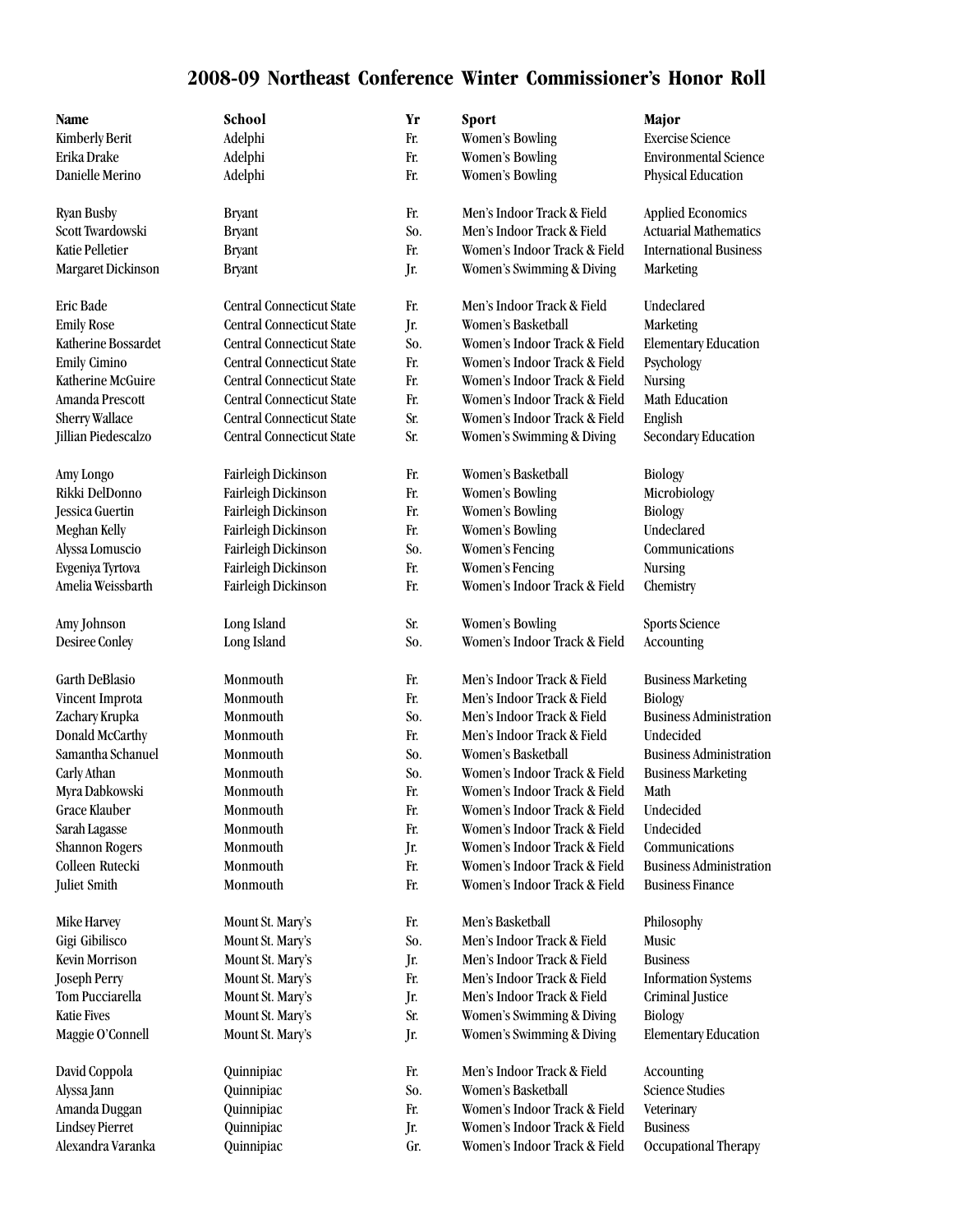## **2008-09 Northeast Conference Winter Commissioner's Honor Roll**

| Name                     | School               | Yr  | Sport                        | Major                        |
|--------------------------|----------------------|-----|------------------------------|------------------------------|
| Michael Bowman           | <b>Robert Morris</b> | Jr. | Men's Indoor Track & Field   | <b>Environmental Science</b> |
| <b>Sonny Pinto</b>       | <b>Robert Morris</b> | Fr. | Men's Indoor Track & Field   | <b>Elementary Education</b>  |
| Jessica Duffell          | <b>Robert Morris</b> | So. | Women's Indoor Track & Field | Finance                      |
| Sarah Ellsworth          | <b>Robert Morris</b> | Fr. | Women's Indoor Track & Field | <b>Accounting</b>            |
| Marie George             | <b>Robert Morris</b> | Fr. | Women's Indoor Track & Field | <b>Nursing</b>               |
| Tara Maxwell             | <b>Robert Morris</b> | Sr. | Women's Indoor Track & Field | Mnufctring. Engineering      |
| Mela Moatz               | <b>Robert Morris</b> | Fr. | Women's Indoor Track & Field | Marketing                    |
| <b>Corinne Moser</b>     | <b>Robert Morris</b> | So. | Women's Indoor Track & Field | Finance                      |
| Michael Bellio           | Sacred Heart         | Jr. | Men's Indoor Track & Field   | <b>Biological Sciences</b>   |
| Stephanie Ryan           | Sacred Heart         | Sr. | Women's Basketball           | <b>Social Sciences</b>       |
| Danielle Cocks           | Sacred Heart         | Jr. | <b>Women's Bowling</b>       | <b>Business</b>              |
| Marissa Gagliardi        | Sacred Heart         | Jr. | Women's Bowling              | <b>Business</b>              |
| Virginia Weinmann        | Sacred Heart         | So. | <b>Women's Bowling</b>       | Psychology                   |
| Elizabeth Brombacke      | Sacred Heart         | So. | Women's Indoor Track & Field | Communications               |
| <b>Kimberly DeLoreto</b> | Sacred Heart         | So. | Women's Indoor Track & Field | Psychology                   |
| Kathleen Henry           | Sacred Heart         | Sr. | Women's Indoor Track & Field | <b>Business</b>              |
| Cristina Soares          | Sacred Heart         | Jr. | Women's Indoor Track & Field | Foreign Languages            |
| Amanda Zullo             | Sacred Heart         | Sr. | Women's Swimming & Diving    | <b>Sports Management</b>     |
| Richard Clark            | St. Francis (NY)     | Fr. | Men's Basketball             | Undeclared                   |
| Stefan Perunicic         | St. Francis (NY)     | Fr. | Men's Basketball             | Management                   |
| Tom Ward                 | St. Francis (NY)     | Fr. | Men's Basketball             | Comm./English                |
| Ben Schiavi              | St. Francis (NY)     | Fr. | Men's Indoor Track & Field   | Undeclared                   |
| Stefan Gencic            | St. Francis (NY)     | So. | Men's Swimming & Diving      | Undeclared                   |
| Louis Hamwey             | St. Francis (NY)     | Jr. | Men's Swimming & Diving      | Comm./English                |
| Dusan Milanovic          | St. Francis (NY)     | So. | Men's Swimming & Diving      | Mathematics                  |
| Pal Pasztrai             | St. Francis (NY)     | Fr. | Men's Swimming & Diving      | Economics/Finance            |
| <b>Richard Polgar</b>    | St. Francis (NY)     | Fr. | Men's Swimming & Diving      | Management                   |
| Predrag Predin           | St. Francis (NY)     | Jr. | Men's Swimming & Diving      | Management                   |
| Tamas Toth               | St. Francis (NY)     | Fr. | Men's Swimming & Diving      | <b>Biology</b>               |
| Karla Babica             | St. Francis (NY)     | Sr. | Women's Basketball           | Management                   |
| Dominique Burrus         | St. Francis (NY)     | Fr. | Women's Indoor Track & Field | Management                   |
| Campbell Bird            | St. Francis (NY)     | Fr. | Women's Swimming & Diving    | English                      |
| Hadar Burger             | St. Francis (NY)     | So. | Women's Swimming & Diving    | History                      |
| Alexandra Santo          | St. Francis (NY)     | Fr. | Women's Swimming & Diving    | History                      |
| Paloma Szivos            | St. Francis (NY)     | Fr. | Women's Swimming & Diving    | Undeclared                   |
| Kurt Hoffman             | Saint Francis (PA)   | Jr. | Men's Basketball             | Mathematics                  |
| Zachary Burns            | Saint Francis (PA)   | Fr. | Men's Indoor Track & Field   | English/Secondary Ed.        |
| <b>Anthony Rusonis</b>   | Saint Francis (PA)   | Fr. | Men's Indoor Track & Field   | Public Admin./Social Sci.    |
| <b>Calley Bridges</b>    | Saint Francis (PA)   | Fr. | Women's Indoor Track & Field | Marketing                    |
| Danielle Burton          | Saint Francis (PA)   | Jr. | Women's Indoor Track & Field | History/Secondary Ed.        |
| Kathleen Cianci          | Saint Francis (PA)   | Fr. | Women's Indoor Track & Field | Exploratory                  |
| Anna Hoffman             | Saint Francis (PA)   | Jr. | Women's Indoor Track & Field | Elem./Special Ed.            |
| Julia Morey              | Saint Francis (PA)   | Fr. | Women's Indoor Track & Field | <b>Accounting</b>            |
| Julie Yasko              | Saint Francis (PA)   | Jr. | Women's Indoor Track & Field | Marketing                    |
| <b>Elise Dobrick</b>     | Saint Francis (PA)   | So. | Women's Swimming & Diving    | Physician Assistant          |
| Jessica Dunn             | Saint Francis (PA)   | Fr. | Women's Swimming & Diving    | Elementary Special Ed.       |
| Kaitlin MacDonald        | Saint Francis (PA)   | Sr. | Women's Swimming & Diving    | Occupational Therapy         |
| Mackenzie Madore         | Saint Francis (PA)   | Jr. | Women's Swimming & Diving    | Occupational Therapy         |
| <b>Chloe Pierre</b>      | Saint Francis (PA)   | Fr. | Women's Swimming & Diving    | Physician Assistant          |
| William Berger           | Wagner               | Jr. | Men's Indoor Track & Field   | English                      |
| Derek Blauser            | Wagner               | Jr. | Men's Indoor Track & Field   | <b>Accounting</b>            |
| Dan D'Amato              | Wagner               | So. | Men's Indoor Track & Field   | Undeclared                   |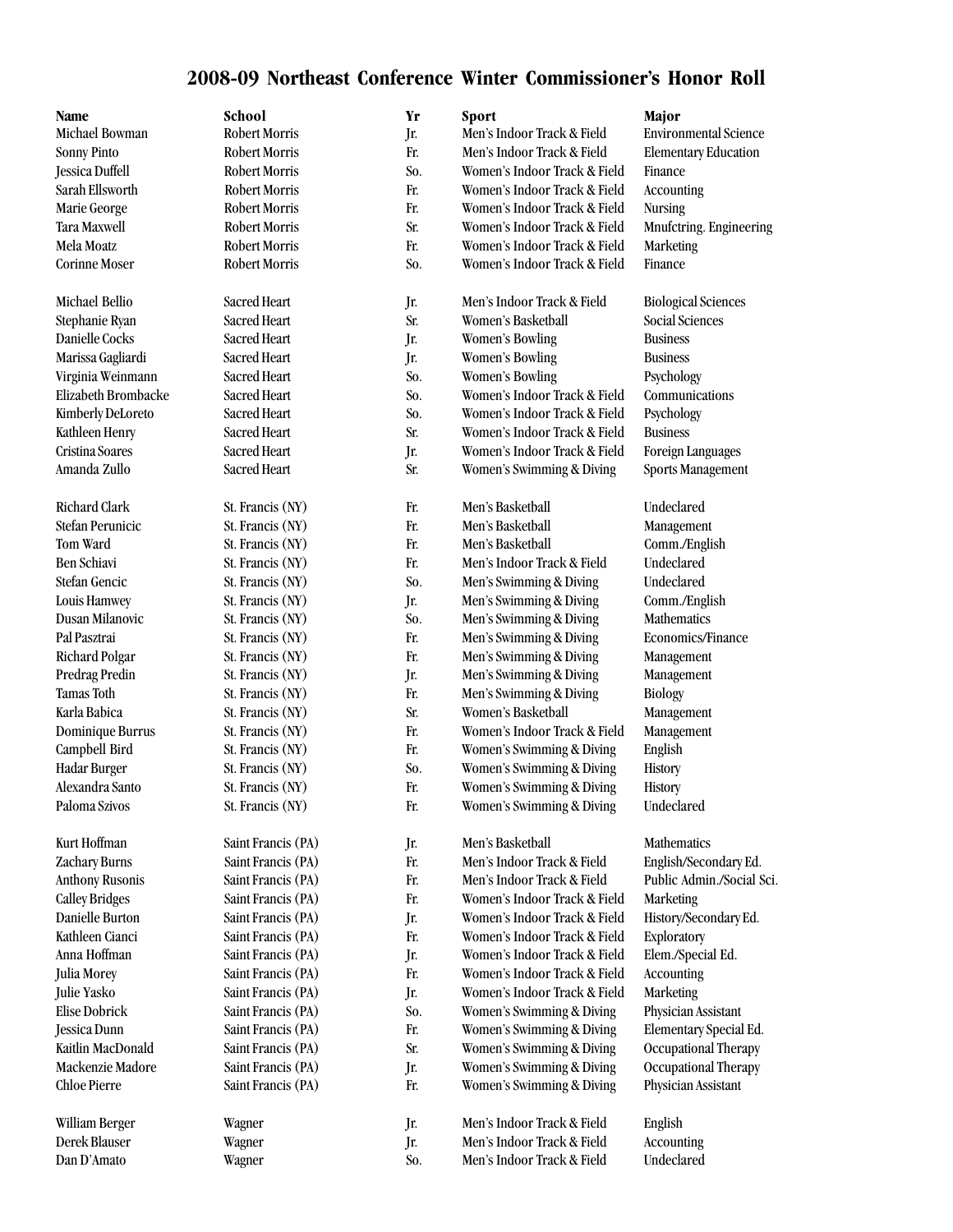## **2008-09 Northeast Conference Winter Commissioner's Honor Roll**

| Name                     | School | Yr  | <b>Sport</b>                 | Major             |
|--------------------------|--------|-----|------------------------------|-------------------|
| <b>Brian Halling</b>     | Wagner | Gr. | Men's Indoor Track & Field   | MBA               |
| Kevin Kearney            | Wagner | Jr. | Men's Indoor Track & Field   | English           |
| Dylan Moulton            | Wagner | Fr. | Men's Indoor Track & Field   | Undeclared        |
| Derek Rammelkamp         | Wagner | So. | Men's Indoor Track & Field   | Chemistry         |
| Casey Stokes             | Wagner | Sr. | Women's Basketball           | Sociology         |
| Paola Desbordes-Celli    | Wagner | Jr. | Women's Indoor Track & Field | <b>Undeclared</b> |
| Amanda Gland             | Wagner | Jr. | Women's Indoor Track & Field | <b>History</b>    |
| <b>Ryan Rogers</b>       | Wagner | Sr. | Women's Indoor Track & Field | <b>Biology</b>    |
| <b>Jessica Balling</b>   | Wagner | So. | Women's Indoor Track & Field | <b>Undeclared</b> |
| Colleen Bowman           | Wagner | Sr. | Women's Swimming & Diving    | Natural Science   |
| Chelsea Beck             | Wagner | Fr. | Women's Swimming & Diving    | <b>Undeclared</b> |
| <b>Jessica Hart</b>      | Wagner | Jr. | Women's Swimming & Diving    | Business Admin.   |
| Caitlin Moore-Penaskovic | Wagner | So. | Women's Swimming & Diving    | French            |
| Sarah Plucinsky          | Wagner | So. | Women's Swimming & Diving    | Chemistry         |
| Melanie Rodriguez-Lapman | Wagner | Jr. | Women's Swimming & Diving    | Spanish           |
| <b>Lindsay Rogers</b>    | Wagner | Gr. | Women's Swimming & Diving    |                   |
| Alexandra Tomlinson      | Wagner | Sr. | Women's Swimming & Diving    | <b>Nursing</b>    |
| Michelle Varga           | Wagner | Sr. | Women's Swimming & Diving    | English           |
| Angela Willis            | Wagner | Fr. | Women's Swimming & Diving    | Undeclared        |
|                          |        |     |                              |                   |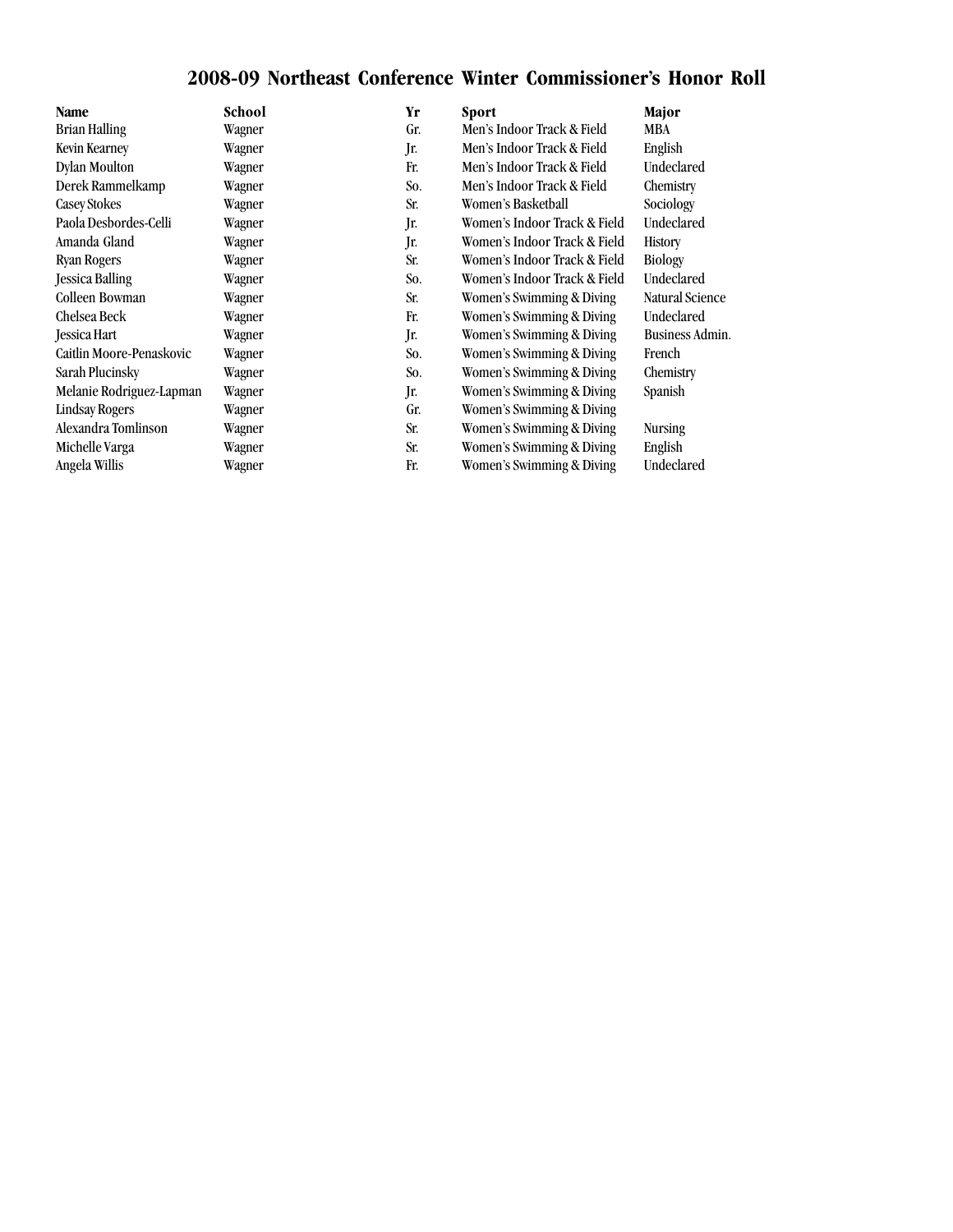| Cristian Balestrieri      | 1                              |
|---------------------------|--------------------------------|
| Michael Cohen             |                                |
| <b>Kevin Lee</b>          |                                |
| Lauren Albert             |                                |
| Martha Chapman            |                                |
| <b>Chelsea Downing</b>    |                                |
| <b>Morganne Downing</b>   |                                |
| Amanda Granville          |                                |
| Katrina Ainsworth         |                                |
| Katherine Bossardet       |                                |
| <b>Christie Leverette</b> |                                |
| Sherry Wallace            | (                              |
| <b>Matt Maher</b>         | 1                              |
| <b>Tom Anthes</b>         | 1                              |
| <b>Richard Buck</b>       | 1                              |
| Diego Benavent            |                                |
| Marco Jemersic            |                                |
| Eva Mayr                  |                                |
| Ali Keltos                | l                              |
| Julija Korshunova         | 1                              |
| Julia Prantl              | l                              |
| <b>Gregory DeSantis</b>   | I                              |
| Jacqueline Simonian       |                                |
| Christie Wienekowski      |                                |
| Desiree Conley            | l                              |
| Stephanie Savre           | l                              |
| <b>Marion Easley</b>      | ]                              |
| Zach Krupka               | 1                              |
| <b>Ben Evenden</b>        | $\begin{array}{c} \end{array}$ |
| Allison Greghan           | $\begin{array}{c} \end{array}$ |
| Ashley Zielinski          | $\begin{array}{c} \end{array}$ |
| Carly Athan               | l                              |

**Name School Yr Sport Major** Scott Twardowski Bryant Bryant So. Men's Outdoor Track & Field Actuarial Math Cristian Balestrieri Bryant So. Men's Tennis Undecided Michael Cohen Bryant Fr. Men's Tennis Undecided Kevin Lee Bryant So. Men's Tennis Finance Bryant Sr. Women's Lacrosse Finance Bryant Fr. Women's Tennis Undecided Bryant Jr. Women's Tennis Finance Bryant So. Women's Tennis Marketing Amanda Granville Bryant Jr. Women's Tennis Actuarial Math Central Connecticut State Fr. Women's Outdoor Track & Field Elementary Education Central Connecticut State So. Women's Outdoor Track & Field Elementary Education Central Connecticut State Fr. Women's Outdoor Track & Field Communication Central Connecticut State Sr. Women's Outdoor Track & Field English Matt Maher Fairleigh Dickinson Sr. Baseball Communication Fairleigh Dickinson Jr. Men's Golf Accounting Richard Buck Fairleigh Dickinson Jr. Men's Golf Criminal Justice Fairleigh Dickinson So. Men's Tennis Biochemistry Fairleigh Dickinson Fr. Men's Tennis Psychology Fairleigh Dickinson Jr. Women's Golf Management Fairleigh Dickinson Sr. Sotball Hotel/Restaurant Mgmt. Fairleigh Dickinson Jr. Women's Tennis Finance Fairleigh Dickinson Fr. Women's Tennis Management Gregory DeSantis Long Island Jr. Baseball Finance Long Island Fr. Women's Lacrosse Biology Long Island Jr. Women's Lacrosse Marketing Long Island So. Women's Outdoor Track & Field Accounting Stephanie Savre Long Island Gr. Softball Media Arts Monmouth Gr. Men's Outdoor Track & Field Education Monmouth So. Men's Outdoor Track & Field Accounting Ben Evenden Monmouth Sr. Men's Tennis Finance Monmouth So. Women's Lacrosse Biology Monmouth So. Women's Lacrosse Accounting Monmouth So. Women's Outdoor Track & Field Marketing Sarah Lagasse Monmouth Fr. Women's Outdoor Track & Field Undeclared Colleen Rutecki Monmouth Fr. Women's Outdoor Track & Field Undeclared Juliet Smith Monmouth Fr. Women's Outdoor Track & Field Undeclared Erin Szulewski Monmouth So. Women's Outdoor Track & Field Marketing Jessellyn Jackson Monmouth Sr. Softball Management Dara Palms Monmouth So. Softball Marketing Steve Benvenuto Mount St. Mary's So. Baseball St. Criminal Justice Michael Foster Mount St. Mary's Fr. Baseball Undecided Zach Helman Mount St. Mary's So. Baseball Undecided Kyle Kane Mount St. Mary's So. Baseball Business Joe Kavanaugh Mount St. Mary's So. Baseball English Jastin Mastowtt Mount St. Mary's Fr. Men's Tennis Political Science Gigi Gibilisco Mount St. Mary's So. Men's Outdoor Track & Field Music Christina Koerper Mount St. Mary's Jr. Women's Golf Elementary Education Meaghan Conlan Mount St. Mary's Fr. Women's Lacrosse Biology Aly Jost **Mount St. Mary's** So. Women's Lacrosse Criminal Justice Jackie Kearney Mount St. Mary's Jr. Women's Lacrosse Mathematics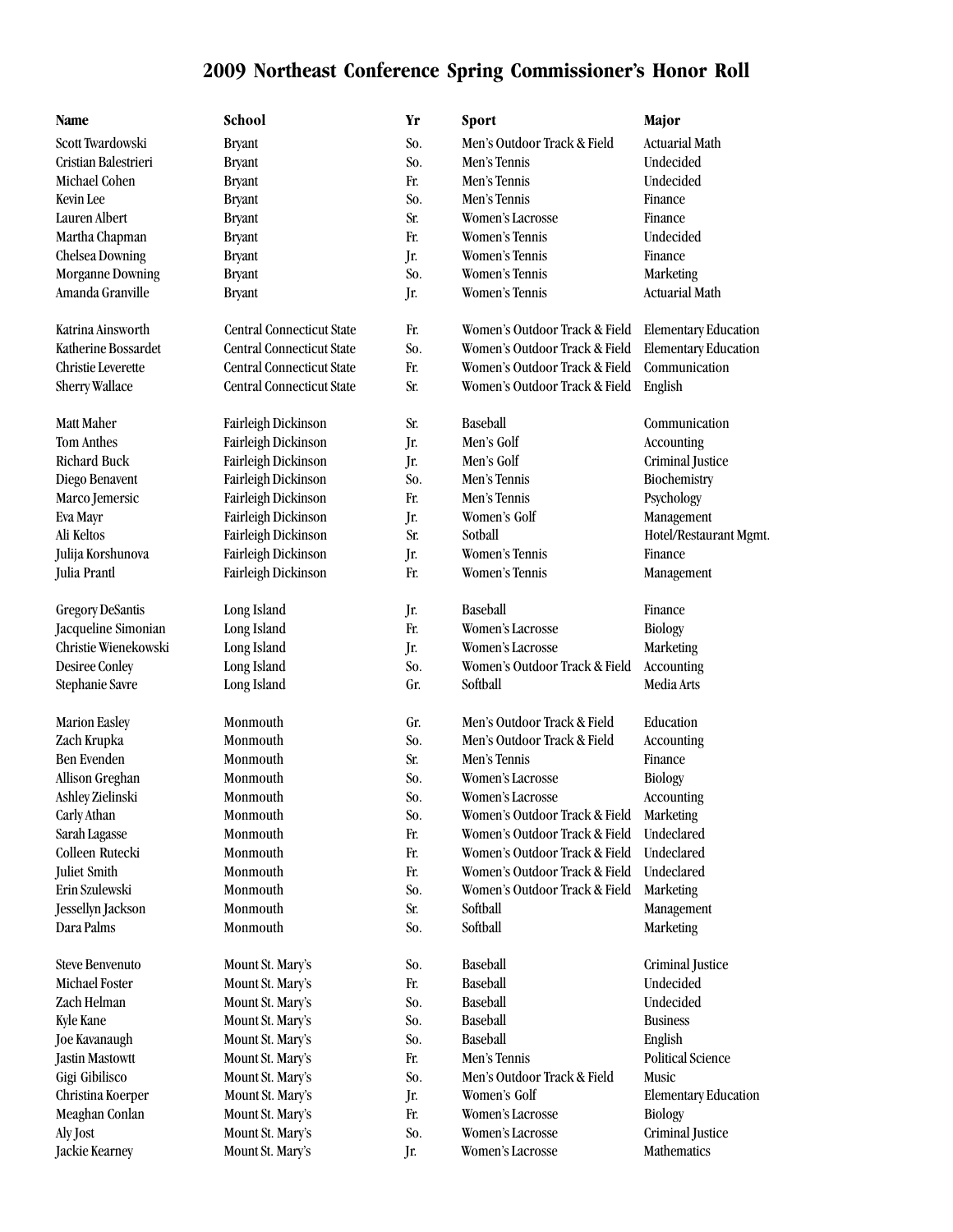| School                                     |
|--------------------------------------------|
| Quinnipiac                                 |
| Quinnipiac                                 |
| Quinnipiac                                 |
| Quinnipiac                                 |
| Quinnipiac                                 |
| Quinnipiac                                 |
| Quinnipiac                                 |
| Quinnipiac                                 |
| Quinnipiac                                 |
| Quinnipiac                                 |
| Quinnipiac                                 |
| Quinnipiac                                 |
| Quinnipiac                                 |
| Quinnipiac                                 |
| Quinnipiac                                 |
| Quinnipiac                                 |
| Quinnipiac                                 |
| Quinnipiac                                 |
|                                            |
| <b>Robert Morris</b>                       |
| <b>Robert Morris</b>                       |
| <b>Robert Morris</b>                       |
| <b>Robert Morris</b>                       |
| <b>Robert Morris</b>                       |
| <b>Robert Morris</b>                       |
| <b>Robert Morris</b>                       |
| <b>Robert Morris</b>                       |
| <b>Robert Morris</b>                       |
| <b>Robert Morris</b>                       |
| <b>Robert Morris</b>                       |
| <b>Robert Morris</b>                       |
| <b>Robert Morris</b>                       |
| <b>Robert Morris</b>                       |
| <b>Robert Morris</b>                       |
| <b>Robert Morris</b>                       |
| <b>Robert Morris</b>                       |
| <b>Robert Morris</b>                       |
| <b>Robert Morris</b>                       |
| <b>Robert Morris</b>                       |
| <b>Robert Morris</b>                       |
| <b>Robert Morris</b>                       |
| <b>Robert Morris</b>                       |
| <b>Robert Morris</b>                       |
| <b>Robert Morris</b>                       |
|                                            |
| Sacred Heart                               |
| <b>Sacred Heart</b><br><b>Sacred Heart</b> |
| <b>Sacred Heart</b>                        |
| <b>Sacred Heart</b>                        |
| Sacred Heart                               |
|                                            |

| Name                   | School               | Yr  | <b>Sport</b>                  | Major                           |
|------------------------|----------------------|-----|-------------------------------|---------------------------------|
| <b>Ryerson Stinson</b> | Quinnipiac           | Jr. | Men's Golf                    | Occupational Therapy            |
| <b>Lyndsey Banach</b>  | Quinnipiac           | Sr. | <b>Women's Lacrosse</b>       | Mathematics                     |
| Kelly Bruneau          | Quinnipiac           | Sr. | Women's Lacrosse              | Economics                       |
| Keiley Indivero        | Quinnipiac           | Jr. | <b>Women's Lacrosse</b>       | Diagnostic Imaging/Bus.         |
| Kaitlyn Kelly          | Quinnipiac           | Jr. | Women's Lacrosse              | Psychology                      |
| Ashley Valentine       | Quinnipiac           | Gr. | Women's Lacrosse              | Physical Therapy                |
| Kaitlyn Vennard        | Quinnipiac           | Sr. | Women's Lacrosse              | <b>Health Science</b>           |
| Caitlin Brady          | Quinnipiac           | Gr. | Women's Outdoor Track & Field | Physical Therapy                |
| Amanda Duggan          | Quinnipiac           | So. | Women's Outdoor Track & Field | Veterinary Technology           |
| Tara Greichen          | Quinnipiac           | So. | Women's Outdoor Track & Field | Occupational Therapy            |
| <b>Lindsey Pierret</b> | Quinnipiac           | Sr. | Women's Outdoor Track & Field | Management                      |
| Ashley Reichelt        | Quinnipiac           | Gr. | Women's Outdoor Track & Field | Education                       |
| <b>Kristen Stevens</b> | Quinnipiac           | Sr. | Women's Outdoor Track & Field | Physical Therapy                |
| Alexandra Varanka      | Quinnipiac           | Gr. | Women's Outdoor Track & Field | Occupational Therapy            |
| Christine Bourdeau     | Quinnipiac           | Sr. | Softball                      | Biology                         |
| Joelle Jacobsen        | Quinnipiac           | Jr. | Softball                      | Biomedical                      |
| Kelly Wall             | Quinnipiac           | Sr. | Softball                      | Mathematics                     |
| Nicole Adams           | Quinnipiac           | Sr. | Women's Tennis                | <b>International Business</b>   |
| Michael Bowman         | Robert Morris        | Jr. | Men's Outdoor Track & Field   | <b>Environmental Science</b>    |
| <b>Kyle Bradley</b>    | Robert Morris        | Fr. | Men's Tennis                  | Sport Management                |
| Morgan Beikirch        | Robert Morris        | Sr. | Women's Golf                  | <b>Elementary Education</b>     |
| Melissa Wenger         | Robert Morris        | Sr. | Women's Golf                  | Management                      |
| <b>Emily Carlo</b>     | Robert Morris        | Fr. | Women's Lacrosse              | <b>Nursing</b>                  |
| Mary Kate Egan         | Robert Morris        | Sr. | Women's Lacrosse              | <b>Nursing</b>                  |
| Jessica Duffell        | Robert Morris        | So. | Women's Outdoor Track & Field | Finance                         |
| Sarah Ellsworth        | <b>Robert Morris</b> | Fr. | Women's Outdoor Track & Field | Accounting                      |
| Marie George           | Robert Morris        | Fr. | Women's Outdoor Track & Field | <b>Nursing</b>                  |
| Tara Maxwell           | <b>Robert Morris</b> | Sr. | Women's Outdoor Track & Field | Manufacturing Eng.              |
| <b>Corinne Moser</b>   | <b>Robert Morris</b> | So. | Women's Outdoor Track & Field | Finance                         |
| Alexandria Antonacci   | Robert Morris        | Fr. | Rowing                        | Communication                   |
| Michelle Franchi       | Robert Morris        | Sr. | Rowing                        | <b>Applied Mathematics</b>      |
| Janessa Ganter         | <b>Robert Morris</b> | So. | Rowing                        | <b>Nursing</b>                  |
| <b>Heather Lowery</b>  | Robert Morris        | Fr. | Rowing                        | Communication                   |
| Julie Nelson           | <b>Robert Morris</b> | Jr. | Rowing                        | Hospitality/Tourism Mgmt        |
| <b>Amber Noorlag</b>   | Robert Morris        | So. | Rowing                        | <b>Elementary Education</b>     |
| Dana Spellman          | Robert Morris        | So. | Rowing                        | <b>Nursing</b>                  |
| Nicole Spellman        | <b>Robert Morris</b> | So. | Rowing                        | <b>Nursing</b>                  |
| Kayla Crooks           | <b>Robert Morris</b> | So. | Softball                      | Communication                   |
| Anne Dubovec           | Robert Morris        | So. | Softball                      | <b>Applied Mathematics</b>      |
| <b>Gwen Dalphon</b>    | <b>Robert Morris</b> | Sr. | Women's Tennis                | <b>Environmental Science</b>    |
| Sara Meier             | <b>Robert Morris</b> | So. | Women's Tennis                | Marketing                       |
| Maria Olausson         | <b>Robert Morris</b> | Sr. | Women's Tennis                | <b>Applied Psychology</b>       |
| Ekaterina Rudneva      | Robert Morris        | Fr. | Women's Tennis                | Finance                         |
| Jared Balbach          | Sacred Heart         | Jr. | Baseball                      | <b>Business</b>                 |
| Corey Corcoran         | Sacred Heart         | Jr. | Baseball                      | <b>Biological/Life Sciences</b> |
| Michael Bellio         | Sacred Heart         | Jr. | Men's Outdoor Track & Field   | <b>Biological/Life Sciences</b> |
| Joseph Lanciotti       | Sacred Heart         | Sr. | Men's Tennis                  | <b>Business</b>                 |
| Jinal Shah             | Sacred Heart         | Jr. | Men's Tennis                  | <b>Business</b>                 |
| Chris Ujkic            | Sacred Heart         | So. | Men's Tennis                  | Undecided                       |
| Joanne Martorana       | <b>Sacred Heart</b>  | Sr. | Women's Golf                  | Social Sciences/History         |
| Jennifer Tierney       | <b>Sacred Heart</b>  | Sr. | Women's Golf                  | <b>Business</b>                 |
| Elizabeth Brombacker   | Sacred Heart         | So. | Women's Outdoor Track & Field | Communications                  |
| Kimberly DeLoreto      | Sacred Heart         | So. | Women's Outdoor Track & Field | Psychology                      |